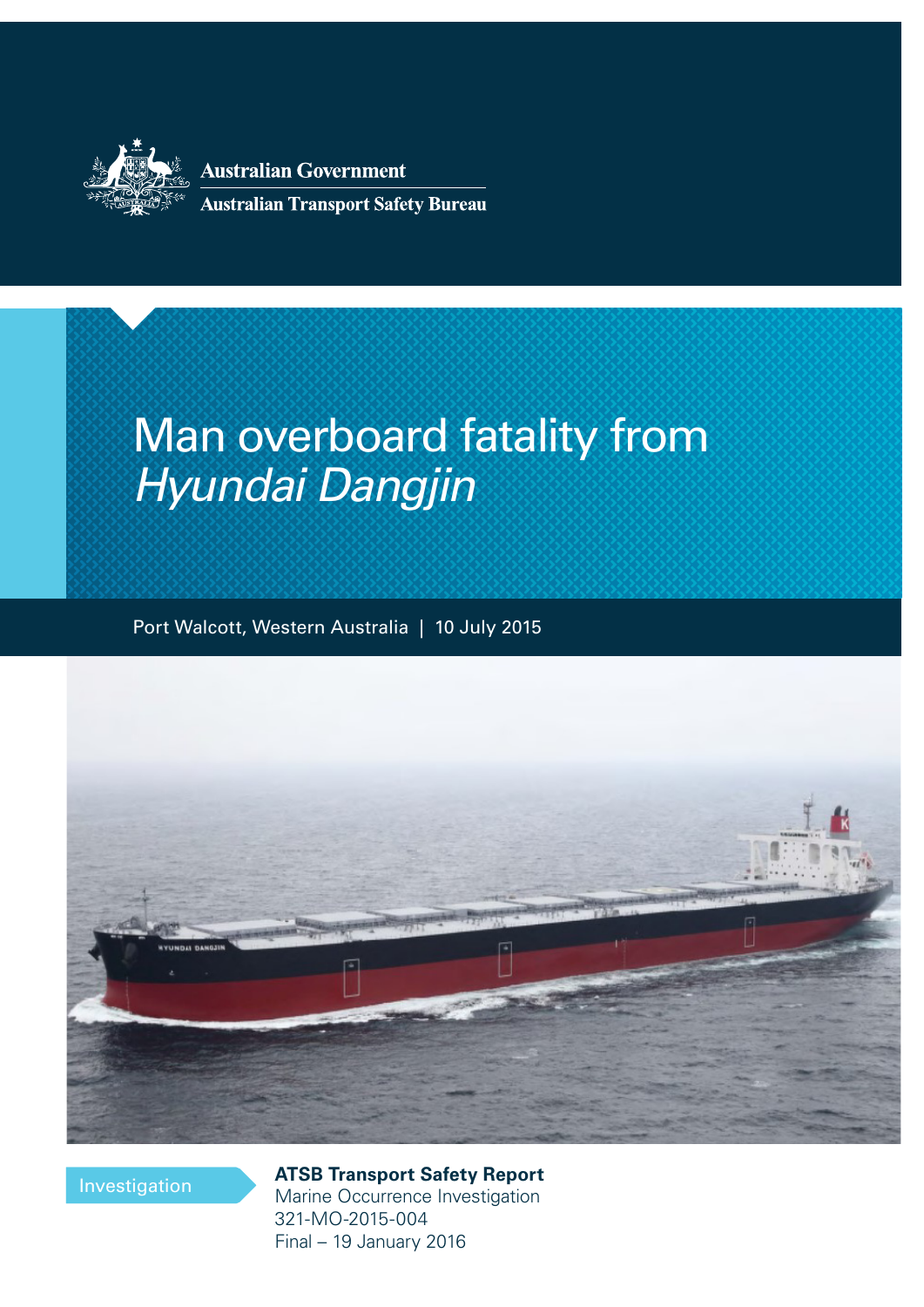**Cover photo: Toyo Sangyo Company, Japan**

Released in accordance with section 25 of the *Transport Safety Investigation Act 2003*

#### **Publishing information**

|                   | <b>Published by:</b> Australian Transport Safety Bureau           |  |  |
|-------------------|-------------------------------------------------------------------|--|--|
|                   | <b>Postal address: PO Box 967, Civic Square ACT 2608</b>          |  |  |
| Office:           | 62 Northbourne Avenue Canberra, Australian Capital Territory 2601 |  |  |
| Telephone:        | 1800 020 616, from overseas +61 2 6257 4150 (24 hours)            |  |  |
|                   | Accident and incident notification: 1800 011 034 (24 hours)       |  |  |
| <b>Facsimile:</b> | 02 6247 3117, from overseas +61 2 6247 3117                       |  |  |
| Email:            | atsbinfo@atsb.gov.au                                              |  |  |
| Internet:         | www.atsb.gov.au                                                   |  |  |

© Commonwealth of Australia 2016

#### $\bigcirc$  $(c)$

#### **Ownership of intellectual property rights in this publication**

Unless otherwise noted, copyright (and any other intellectual property rights, if any) in this publication is owned by the Commonwealth of Australia.

#### **Creative Commons licence**

With the exception of the Coat of Arms, ATSB logo, and photos and graphics in which a third party holds copyright, this publication is licensed under a Creative Commons Attribution 3.0 Australia licence.

Creative Commons Attribution 3.0 Australia Licence is a standard form license agreement that allows you to copy, distribute, transmit and adapt this publication provided that you attribute the work.

The ATSB's preference is that you attribute this publication (and any material sourced from it) using the following wording: *Source:* Australian Transport Safety Bureau

Copyright in material obtained from other agencies, private individuals or organisations, belongs to those agencies, individuals or organisations. Where you want to use their material you will need to contact them directly.

#### **Addendum**

| Page | Change | Date |
|------|--------|------|
|      |        |      |
|      |        |      |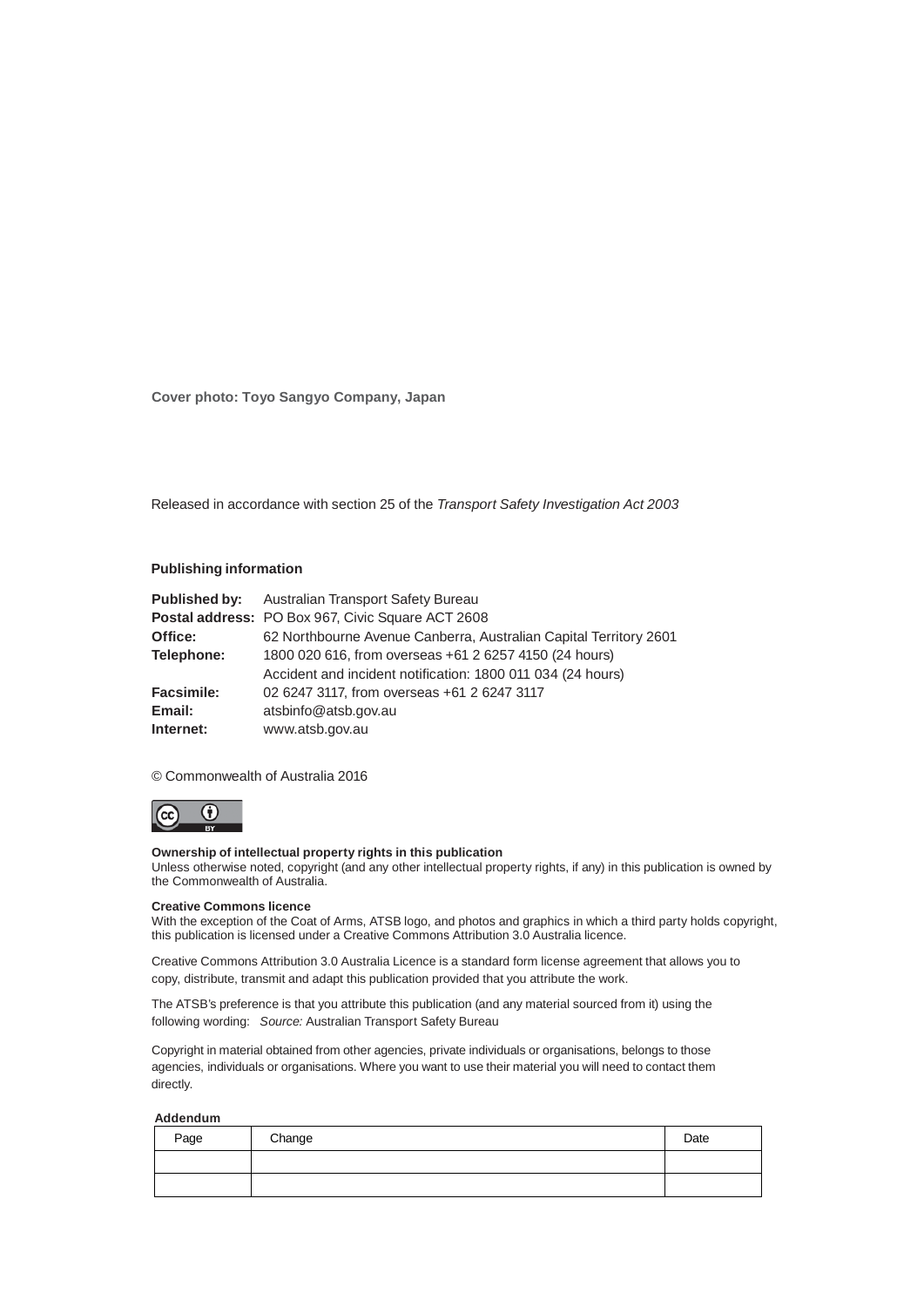# **The occurrence**

*A limited-scope, fact-gathering investigation into this occurrence was conducted in order to produce this short summary report and allow for greater industry awareness of potential safety issues and possible safety actions.*

## **What happened**

In the early hours of 10 July 2015, *Hyundai Dangjin* (cover) was in the final stages of loading its cargo of iron ore at Port Walcott, Western Australia. The ship was starboard side alongside the wharf and the chief mate and draught surveyor were on the wharf to check the ship's draught. They could see the forward and aft draught marks but not the midships marks.

At 0450,<sup>[1](#page--1-0)</sup> the chief mate asked the second mate, via UHF radio, to read the midships draught on the ship's port (outboard) side. The ship's crew had already rigged a rope ladder [\(Figure 1\)](#page-2-0) adjacent to the draught marks there.



#### <span id="page-2-0"></span>**Figure 1: Rope ladder, as rigged at the time of the accident**

**Source: Australian Maritime Safety Authority**

In preparation to climb down the rope ladder, the second mate donned a life vest (non-inflatable flotation aid). The able seaman (AB) on duty offered to go down the ladder instead of the second mate, who was a large and heavy man. The second mate declined the AB's offer (mates are trained to read draught marks).

Just after 0455, the chief mate and draught surveyor returned from the wharf to the ship's office. The chief mate then called the second mate and asked for the midships draught. The second mate did not reply.

At that time, the second mate was near the bottom of the ladder, about 7 m below the ship's deck. He called out to the AB for help and said he was having difficulty. When the AB checked, he saw the second mate struggling to hold on to the ladder. As the AB looked around for a rope to throw down, the second mate fell into the water. The AB threw a nearby lifebuoy to the second mate and it landed a few metres away.

The second mate tried to swim to the lifebuoy, but was not able to reach it. The sea was rough (1.4 m sea on a 0.4 m swell) and the water temperature was about 22 °C.

## *Rescue attempts*

-

At about 0458, the AB called the third mate on the radio and told him that the second mate had fallen into the water. The AB then climbed down the ladder and entered the water. At this time, the second mate was about 4 m from the ladder and drifting further away. The AB had difficulty breathing and swimming in the rough, cold seawater. He was unable to reach the second mate and returned to the ladder.

All times referred to in this report are local time (WST), Coordinated Universal Time (UTC) + 8 hours.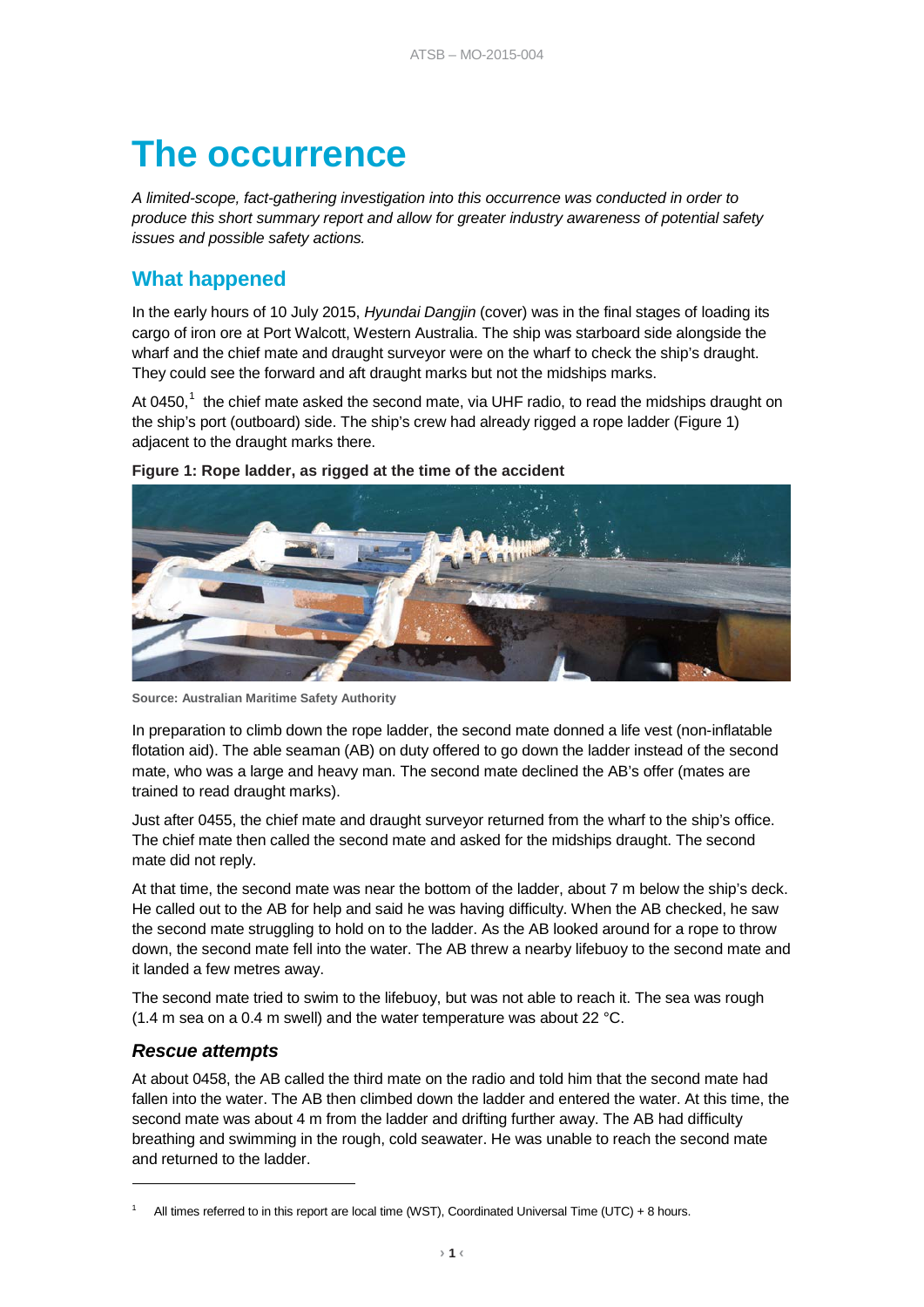The third mate reported the man overboard to the chief mate, before hurrying to the rope ladder. When he arrived there, he saw the second mate about 20 m from the ladder. His arms were moving slowly and he was not getting any closer to the lifebuoy about 3 m away. The third mate then went aft to get a lifebuoy with a lifeline attached.

At about 0510, the chief mate informed the master that the second mate had fallen from the rope ladder. The master left his cabin and went to the ship's office, where he ordered that the port accommodation ladder and pilot ladder be lowered to the water.

The AB was at the bottom of the rope ladder when an ordinary seaman (OS) arrived. The AB was already suffering from the effects of the cold water and was having trouble holding on to the ladder. The OS threw a rope to the AB and he tied it around his waist.

Meanwhile, the third mate returned with a lifebuoy with a lifeline and threw it towards the second mate. The lifebuoy landed close to him and he was able to get an arm through it. The third mate then started to pull him towards the ship's side near the rope ladder.

The AB had remained at the bottom of the ladder, to assist the second mate when he was close enough. When the second mate was about 5 m from the ship's side, crew at the scene saw that he was no longer holding onto the lifebuoy.

#### *Raising the alarm*

At about this time, the chief mate arrived on deck near the rope ladder. He saw the AB holding on to the bottom of the ladder, up to his waist in the water. The chief mate took the lifebuoy line from the third mate and instructed him to go to the bridge and raise the alarm.

At about 0512, the third mate rang the general alarm. He then announced over the ship's public address system that there was a man in the water, and for the crew to go to their muster stations.

The AB could not assist the second mate who was drifting further away, so he climbed the ladder to the deck. He was suffering from the effects of the cold water and exhaustion and was escorted to the ship's hospital by two other crewmembers.

As the second mate drifted further aft, the chief mate continued to call out to him and shine a torch in his face. He did not receive any response.

When the third mate returned to the main deck, the accommodation ladder had been lowered to the water level. He climbed down and was able to drag the second mate onto the ladder's lower platform. He then commenced cardio pulmonary resuscitation (CPR) on the second mate while the accommodation ladder was being raised to deck level with both men on its lower platform.

By 0520, two members of the terminal's emergency response team and the port's emergency management officer had boarded *Hyundai Dangjin*. Shortly after, when the accommodation ladder was at deck level, they visually assessed the second mate and detected no signs of life.

The master was concerned due to the gap between the ship's side and the accommodation ladder platform, and the second mate's weight. In order to avoid a further incident, he instructed his crew to transfer the second mate to the deck using the stores crane and a suitable sling. The master then went to inform the ship's managers of the accident.

At 0540, the AB, suffering from hypothermia symptoms, was taken ashore for assessment at a local hospital.

At about 0555, a St John Ambulance paramedic boarded the ship. By this time, the second mate had been moved to the deck, CPR was continued and the paramedic assessed him. At 0605, after finding no sign of life, the paramedic informed the master that the second mate had died.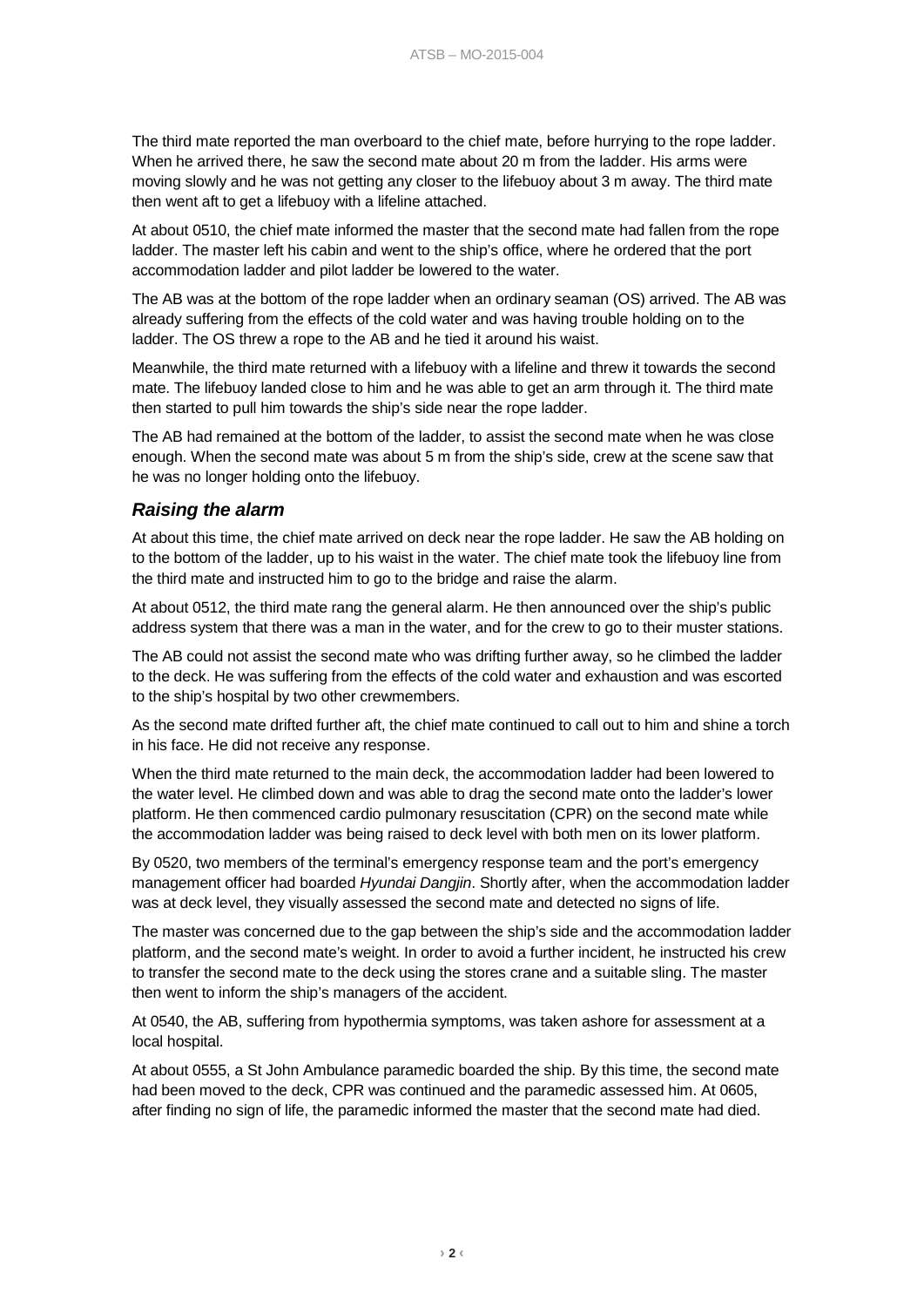## **ATSB comment**

The rope ladder had been rigged upside down (Figure 1). With their wrong side up, the ladder steps (folded aluminium) did not provide a flat surface to stand on comfortably. Further, the steps were not good handholds.

The sole precaution taken by the second mate while reading the draught marks was his life vest. No fall prevention measures were put in place or used. The life vest's specifications could not be determined but similar types provide around 7 to 10 kg of buoyancy.

While the AB was standing by on deck, man overboard response measures (such as a lifebuoy with light and line near the ladder) were not in place. Fortunately, his well-intentioned but impulsive descent of the ladder in an attempt to rescue the second mate did not result in another casualty.

The second mate's initial post mortem examination report stated the cause of death as 'undetermined (pending further investigation)'. However, the report noted that some findings of the examination 'could be seen with drowning'. The report stated that the body was of a man of large build and included his height and weight. This is consistent with the attending police officer's report, which noted that the second mate 'was a man of large overweight build'.

## **Safety action**

Whether or not the ATSB identifies safety issues in the course of an investigation, relevant organisations may proactively initiate safety action in order to reduce their safety risk. The ATSB has been advised of the following proactive safety action in response to this occurrence.

## *Toyo Sangyo*

Toyo Sangyo Company (Toyo Sangyo), *Hyundai Dangjin*'s managers, have taken the following safety actions to avoid a similar accident.

#### *Review of shipboard safety management system*

Toyo Sangyo's review of its shipboard safety management system (SMS) resulted in a 'Safe Draft Check Instruction' being included in the procedures related to cargo operations for bulk carriers. The instruction details the procedures (including permits to work) when checking the ship's draught from a rope ladder.

The ship's managers issued a circular to its managed fleet to raise awareness of the accident, lessons learned and inform crew of the changes to SMS procedures.

## *Rio Tinto Iron Ore*

#### *Review of draught survey methods*

Rio Tinto Iron Ore, the Port Walcott terminal managers, reviewed the draught survey methods at its terminals. As a result of the review, the reading draught marks from rope ladders was prohibited. An alternate method, using a manometer, was put in place.

Rio Tinto Iron Ore has promulgated the revised draught survey requirements and methods through a circular to all of its terminals. The revised requirements and methods have also been provided to ship's agents for inclusion in pre-arrival information for shipmasters.

## **Safety message**

In many cases, little attention is paid to planning apparently straightforward tasks, such as using a rope ladder. This can lead to important factors and relevant considerations not being taken into account, including the experience and physical ability of persons undertaking the task.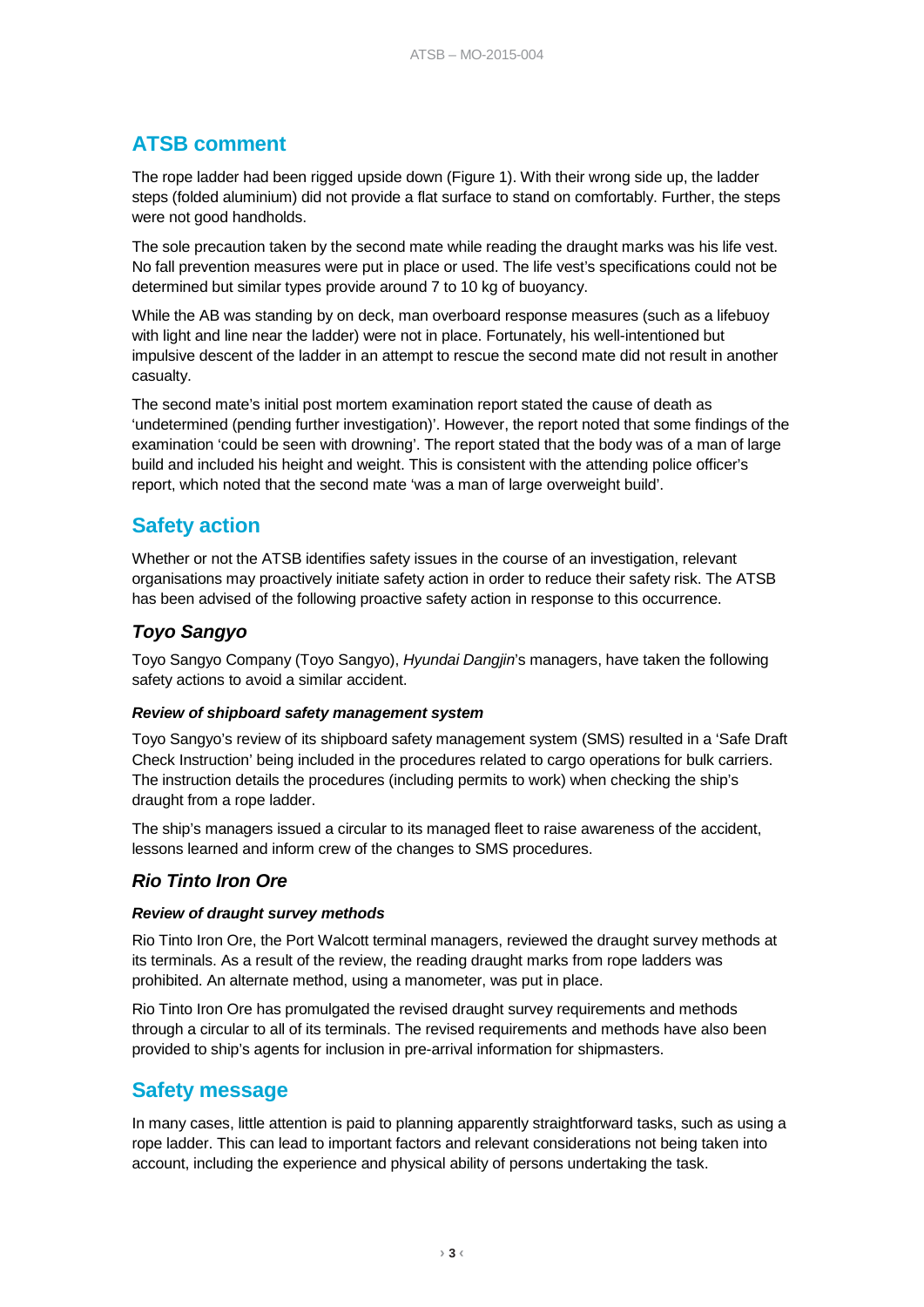The ATSB SafetyWatch highlights the broad safety concerns that come out of our investigation findings and from the occurrence data reported by industry. [Marine work practices](http://www.atsb.gov.au/safetywatch/marine-work-practices.aspx) is one of those safety concerns.



## **General details**

#### *Occurrence details*

| Date and time:           | 10 July 2015, 0458 (UTC + 8)             |                          |  |  |
|--------------------------|------------------------------------------|--------------------------|--|--|
| Occurrence category:     | Accident                                 |                          |  |  |
| Primary occurrence type: | Fatality                                 |                          |  |  |
| Location:                | Berth 4, Port Walcott, Western Australia |                          |  |  |
|                          | Latitude: 20° 35.33' S                   | Longitude: 117° 10.50' E |  |  |

## *Ship details*

| Name:                   | Hyundai Dangjin                | Year built:      | 2012            |
|-------------------------|--------------------------------|------------------|-----------------|
| IMO number:             | 9582245                        | Gross tonnage:   | 132 587         |
| Flag State:             | ∟iberia                        | Length overall:  | 329.95 m        |
| Classification society: | Nippon Kaiji Kyokai            | Moulded breadth: | 57 m            |
| Owner(s):               | Seno Kisen/Estrella Navigation | Summer draught:  | 18 <sub>m</sub> |
| Manager:                | Toyo Sangyo Company, Japan     | Main engine(s):  | 1 x 7S80MC-C    |

## **About the ATSB**

The Australian Transport Safety Bureau (ATSB) is an independent Commonwealth Government statutory agency. The ATSB is governed by a Commission and is entirely separate from transport regulators, policy makers and service providers. The ATSB's function is to improve safety and public confidence in the aviation, marine and rail modes of transport through excellence in: independent investigation of transport accidents and other safety occurrences; safety data recording, analysis and research; and fostering safety awareness, knowledge and action.

The ATSB is responsible for investigating accidents and other transport safety matters involving civil aviation, marine and rail operations in Australia that fall within Commonwealth jurisdiction, as well as participating in overseas investigations involving Australian registered aircraft and ships. A primary concern is the safety of commercial transport, with particular regard to fare-paying passenger operations.

The ATSB performs its functions in accordance with the provisions of the *Transport Safety Investigation Act 2003* and Regulations and, where applicable, relevant international agreements.

The object of a safety investigation is to identify and reduce safety-related risk. ATSB investigations determine and communicate the safety factors related to the transport safety matter being investigated.

It is not a function of the ATSB to apportion blame or determine liability. At the same time, an investigation report must include factual material of sufficient weight to support the analysis and findings. At all times the ATSB endeavours to balance the use of material that could imply adverse comment with the need to properly explain what happened, and why, in a fair and unbiased manner.